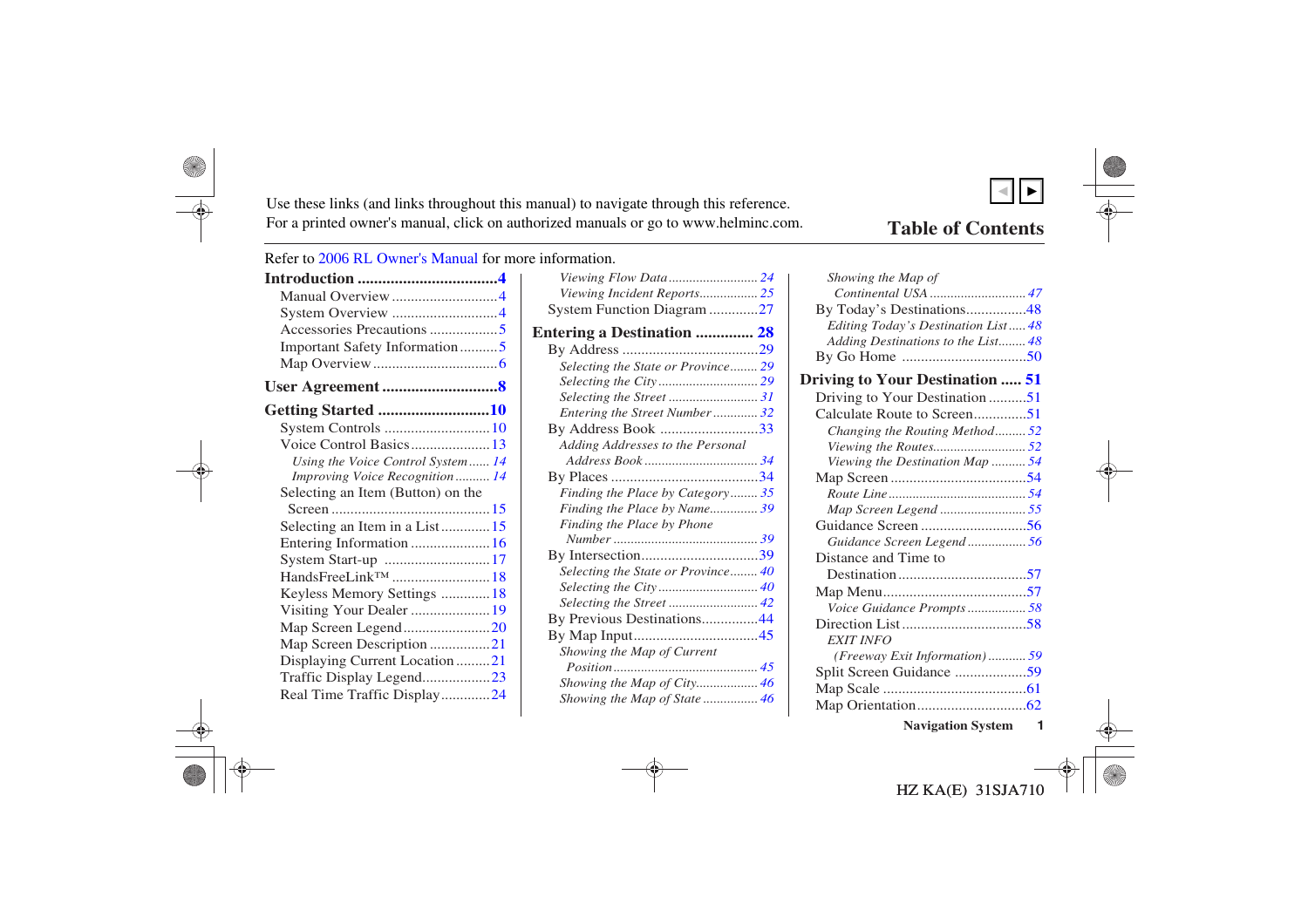▲▼

## <span id="page-1-0"></span>**Table of Contents**

| Landmark and Incident Icons 63   |
|----------------------------------|
| Showing Icons on the Map  66     |
|                                  |
|                                  |
|                                  |
| Viewing/Saving the Current       |
|                                  |
| Pop-ups and Disclaimers70        |
|                                  |
|                                  |
|                                  |
|                                  |
|                                  |
|                                  |
| Search Waypoint on Route  72     |
| Back to Current Route  73        |
| Changing Your Destination73      |
| Find Nearest (Voice command) 73  |
| Go Home (Voice command)  73      |
| Using Interface Dial to Change   |
|                                  |
| Entering a Destination from the  |
| Menu Screen (while on route)  74 |
| Continue Trip Screen75           |
| AcuraLink Messages 75            |

| <b>Information Features  77</b> |  |
|---------------------------------|--|
| Information Screen 77           |  |
|                                 |  |
| Voice Command Help 77           |  |
|                                 |  |
|                                 |  |
|                                 |  |
|                                 |  |
| Entering Your Schedule  80      |  |
| Key to Zagat Ratings 81         |  |
|                                 |  |
|                                 |  |
|                                 |  |
|                                 |  |
|                                 |  |
| System Set-up 84                |  |
|                                 |  |
|                                 |  |
|                                 |  |
|                                 |  |
|                                 |  |
| Interface Dial Feedback  85     |  |
| Guidance Prompts  85            |  |
|                                 |  |
| Personal Information 87         |  |
|                                 |  |

| Voice Recognition Feedback  92 |  |
|--------------------------------|--|
|                                |  |
| Routing & Guidance 93          |  |
|                                |  |
| Unverified Area Routing  94    |  |
|                                |  |
| Edit Waypoint Search Area  100 |  |
| Guidance Mode  101             |  |
| Clock Adjustment 101           |  |
|                                |  |
| Auto Time Zone  102            |  |
|                                |  |
|                                |  |
| Off-road Tracking  103         |  |
| Correct Vehicle Position 103   |  |
| Verbal Reminder 104            |  |
|                                |  |
|                                |  |
|                                |  |
| Switching Display Mode 105     |  |
| AcuraLink/Messages 106         |  |
| System Information 107         |  |
|                                |  |